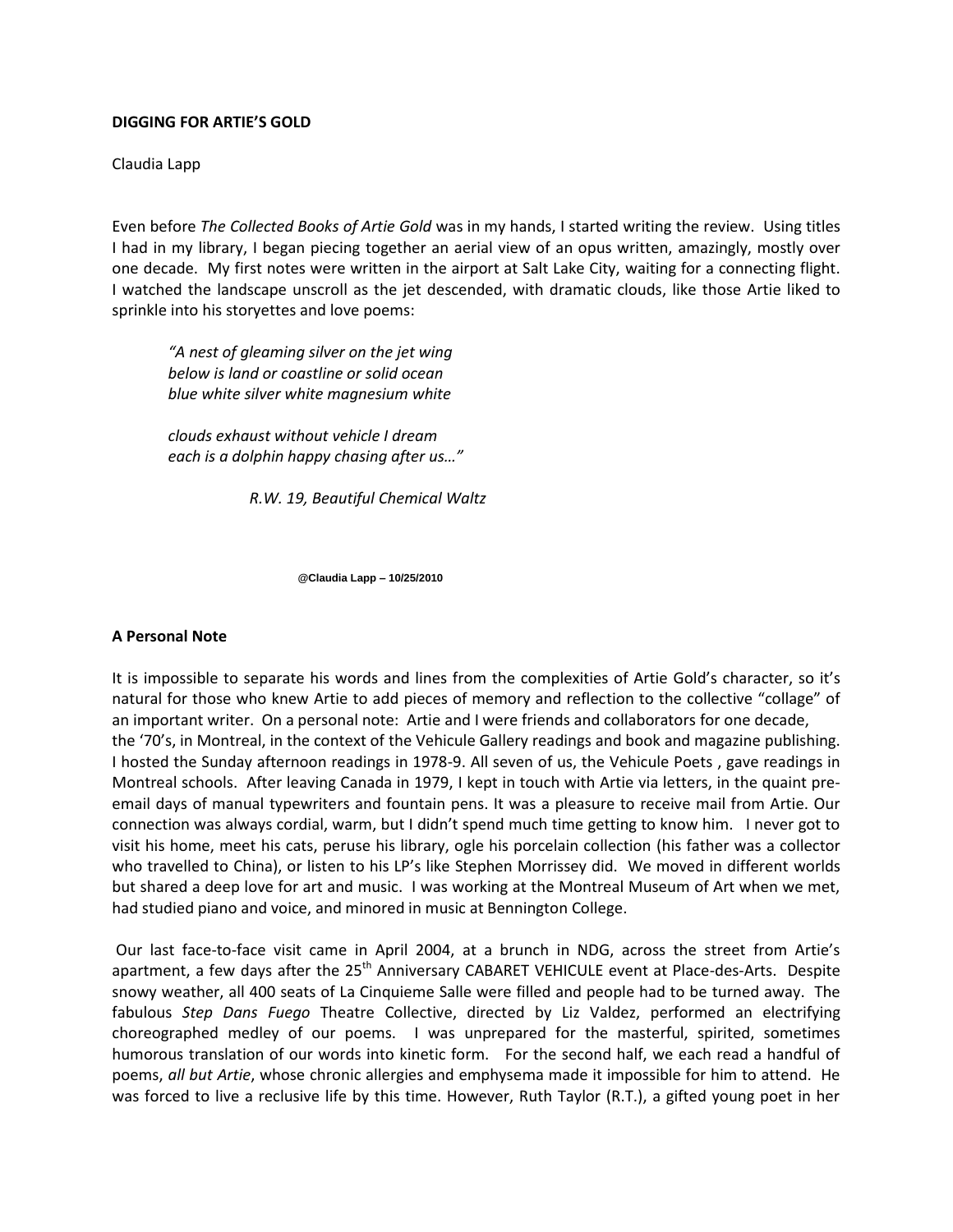own right, read Artie's poems. "R.T" became his temporary alter-ego. Uncanny. Another connection: Artie's birthday was January 15, Ruth's January 10.

Although unable to be at the Cabaret, Artie could walk across the street, with his oxygen tank, and join us for bagels and book signing (**The Vehicule Poets\_Now**, Muses Company, Winnipeg, 2004). That cold April morning was the last time I saw either Artie or R.T. (whom we dubbed the 8<sup>th</sup> Vehicule ). Ruth died on February 18, 2006, in Ste-Anne-de-Bellevue, at age 45, of alcoholism. A year later, on Valentine's Day, came Artie's death, a month past his 60<sup>th</sup> birthday. He had survived 20 years longer than two of his most important poetry mentors, Jack Spicer and Frank O'Hara, both of whom died at 40.

## **Going for the Overview**

"For poetry I would gladly change my name & never show my face." - Artie Gold, 1979

Revisiting the terrain of Artie's wide-ranging work is never humdrum, is still surprising and puzzling, even "positively *unheimlich*" (out-of-this-world, weird), as Garry Thomas Morse has noted in his insightful and generous review of *the Collected Books* for **meta-talon**. Most of all, Artie's poems prove to be more multi-dimensional than I was capable of perceiving during my self-absorbed years as a young poet. One must mine for Artie's gold, arduous labor, but worth the rewards. Artie compared writing good poetry to "working the lode" of a rich underground vein. Artie paid his dues in those black mines, doing the work of Saturn:

*" Sometimes I think I have worked myself down deep in a mine that I have caved in the shoring behind me that for 4 years life has been such an intense hell I am now unable in any way to signal to some somebody who may be on the outside where there is air where a mountain does not sit on my chest where the heavy squeeze of hell*

*does not pin me under a pressure of a thousand oceans ……….. let in the air of the world rush in and save me"*

## *- From Even yr photograph looks afraid of me, Talonbooks, 1975*

This excerpt is from Artie's second book, published when he was 28. He was dead serious about his writing, and very precocious in producing work of substance that seemed graver than his years. Even in his first book, **cityflowers**, published by delta can a year earlier, he explores subjects uncommon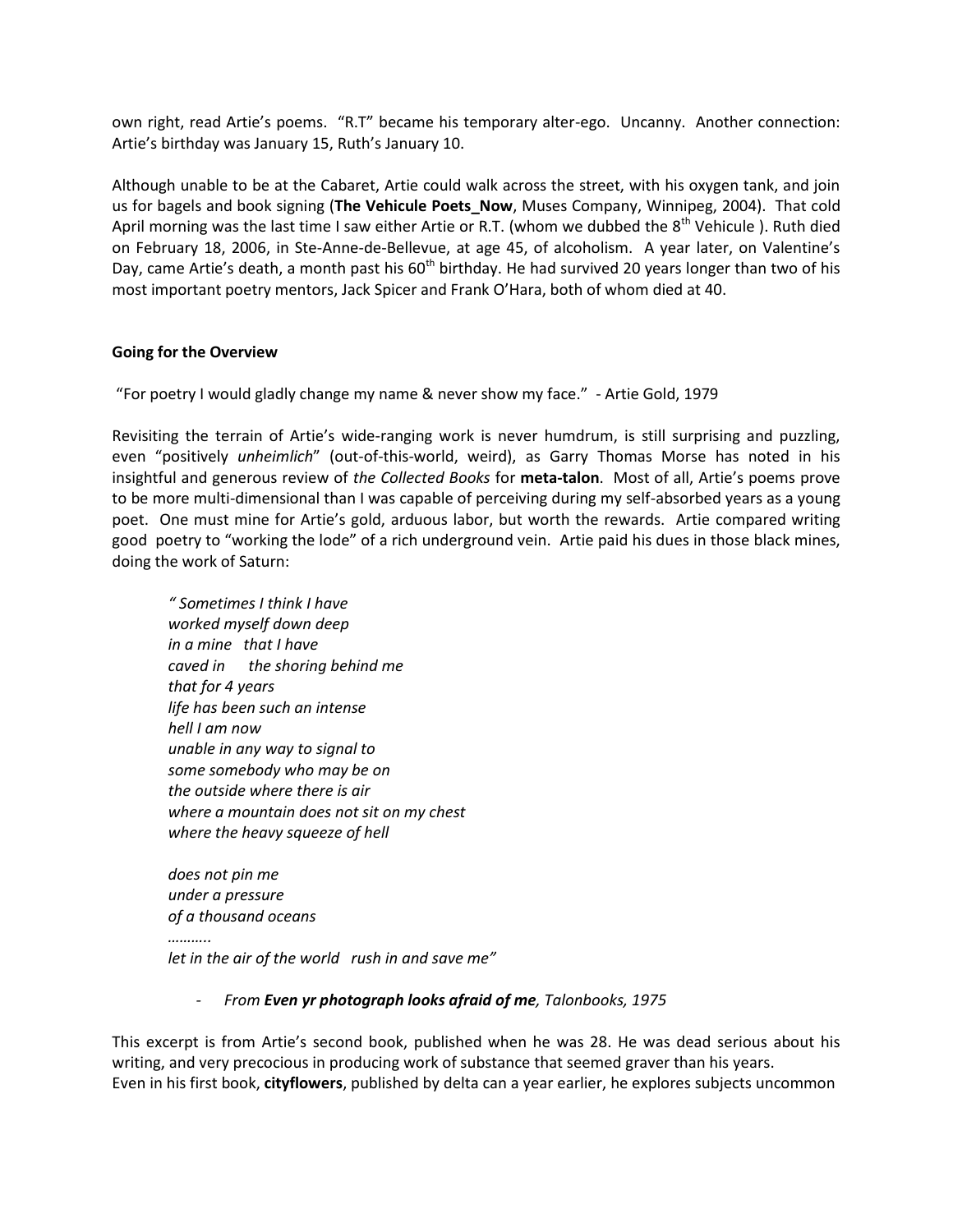in writings of most of his peers. He tackles death (of father, grandmother, and his poetic mentors Spicer and O'Hara) in weighty poems which still hold our interest because they recreate "not the facile facts of any-poet's mundane life but the difficult actuality of a specific and personal home-life…*Poetry tells the world about itself*" (from "Of Humbug & Poetics" in the mimeographed **Montreal Journal of Poetics** Spring-Summer 1979, under the pseudonym of "Blind Baby Grunt"). Throughout, Artie's language is that of an observer who lived in duality, conflict & discomfort and whose muses reflect that with unsentimental honesty ("*I am sorry, muse, for the difficulty /with which I am drawn*…" (*before Romantic* *Words,* Vehicule Press, 1979*). In cityflowers,* he confronts death head-on, whether observing the corpse of his grandmother "*stiffened in her chair/to be discovered in the morning…while channel 12/commercials advised her dead sensibilities to buy brand names*". *Don Quixote & son*, from the same book, recreates a scene between father and son:

## "*we want to be one and the same they say*

*parts of myself/parts of my father/stand on tiptoes pushing so earnestly/out of our two brows/they might touch…but they cannot come together/…..my father/myself/clean his oblong swimming pool/with metal arms from other worlds*."

Because A. Gold's cultural knowledge base was so broad, including fields like geology ("ever found green river pleistocene mammals teeth turned opal eye sockets onyx?" – *novel,* prose poem in *cityflowers),* not limited to art and literature, but astonishing, really, in its depth of poetic historical awareness via books of chosen mentors like Jack Spicer & Frank O'Hara and instructed by teachers who recognized his deep commitment. He seemed to have developed his love of old and new musical forms - whether madrigals, motets, opera, jazz riffs or contemporary non-pop composers- by sheer attraction and resonance. His poems could then be informed by a specificity that ensures value that's never outdated; and value is one of Artie's major themes: "*O craziness /going on in the counting house*" (BCW, "V").

# In *before Romantic Words*, 1 for Kina, he writes:

"*all there is to regret in the world occurs to me, …all the things we never got and kept wanting marching beside all the things we thought would be worth having and weren't"* .

Other themes I'd like to explore relate to Artie's multiple writing styles, craft and experiments and to questions of identity…"tides of life; currents of life; biogenic senses of life; they move us with the sense of basic purpose….we are involved/in the fulfillment of natural tendencies" (from *cityflowers*, in an imagined posthumous dialog between Spicer & O'Hara.).

# **At Home Away from Home**

The last book in Collected Books, *The Hotel Victoria Poems* , which rob mclennan first printed in 2003 as a chapbook, with Artie's Matisse-like drawing of his own legs & feet on rumpled hotel linens for a cover, is one of my favorites. The Toronto hotel venue, with "thread bare hallway rugs", is a nebulous place ("there is pipe smoke/that is like plankton in water"), a transitional *bardo* to another state or locus, with its hallways and the elevator descending, ascending to possible rendezvous. Having written previously, in *cityflowers*:

*"my home is not coloured any colour,;*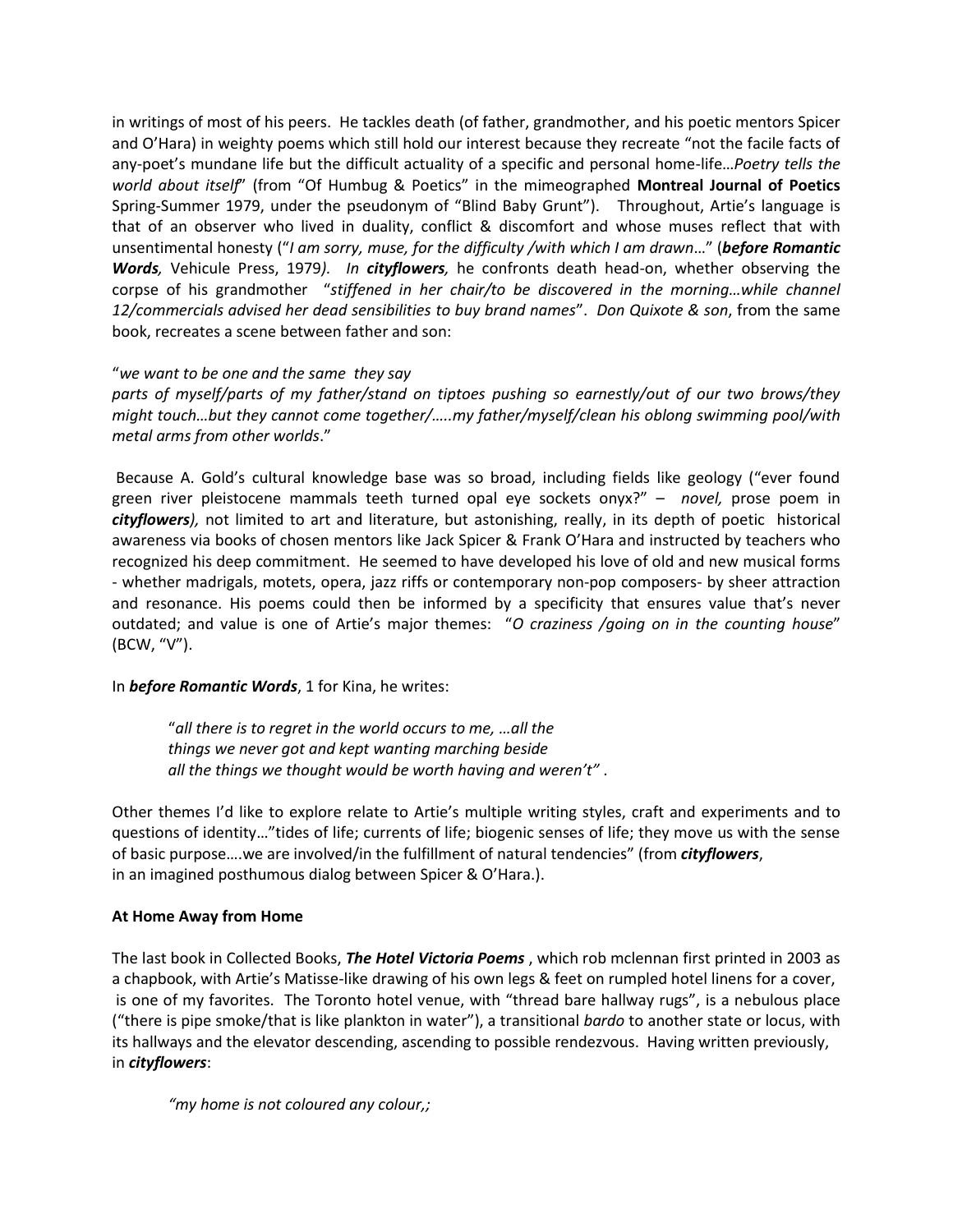*nor is it comfortable; not so much as uncomfortable… My home is only a condition that streets and other buildings*

*fail me in*,"

the hotel appeals as a place of voyeurism, where "fantasies peak /at 3", according to the night clerk.

The ten poems, written over 3 weeks from late December 1976 – mid January '67, cover a number of Artie's preoccupations as he turned 30: the ambiguous, chameleon nature of desire, a measuring of value and true value of objects, actions and encounters; the nature of choice and how it creates identity, the weight of time/age. The poems are doubt-driven, the voice that of a voyeuristic anti-hero, an imaginative wooer ever hopeful but wise to his own dysfunctions. Neither young male rocker, nor folksy Don Juan , A. Gold is no *puer* when he gives us lines like:

*"What speed in my veins what desire*

*"what impossible odds all the silences what pencil of wind my small voice disturbing what vast stillness what is to be and yet what desire. what hope. what sounds just in listening what great tradition previous to me "*

Or*…"The immeasurable charm of having Something I have not – nothing Seems like the flu, totally undesirable . I measure my syllables like a man who owns a vast chert-field --- he knows what he has , what he can have ,*

(a chert field! How many poets speak of fields of chalcedony quartz?! Only a rock hound like A.Gold)

*" ---- great wealth And great poverty at the same time . looking at what he's got . looking at what's got him* 

*What he has is what I want , her -- what she has is what she wants, and I don't have what I want. i.e. I don't want* what I have."

Jan. 14/15.77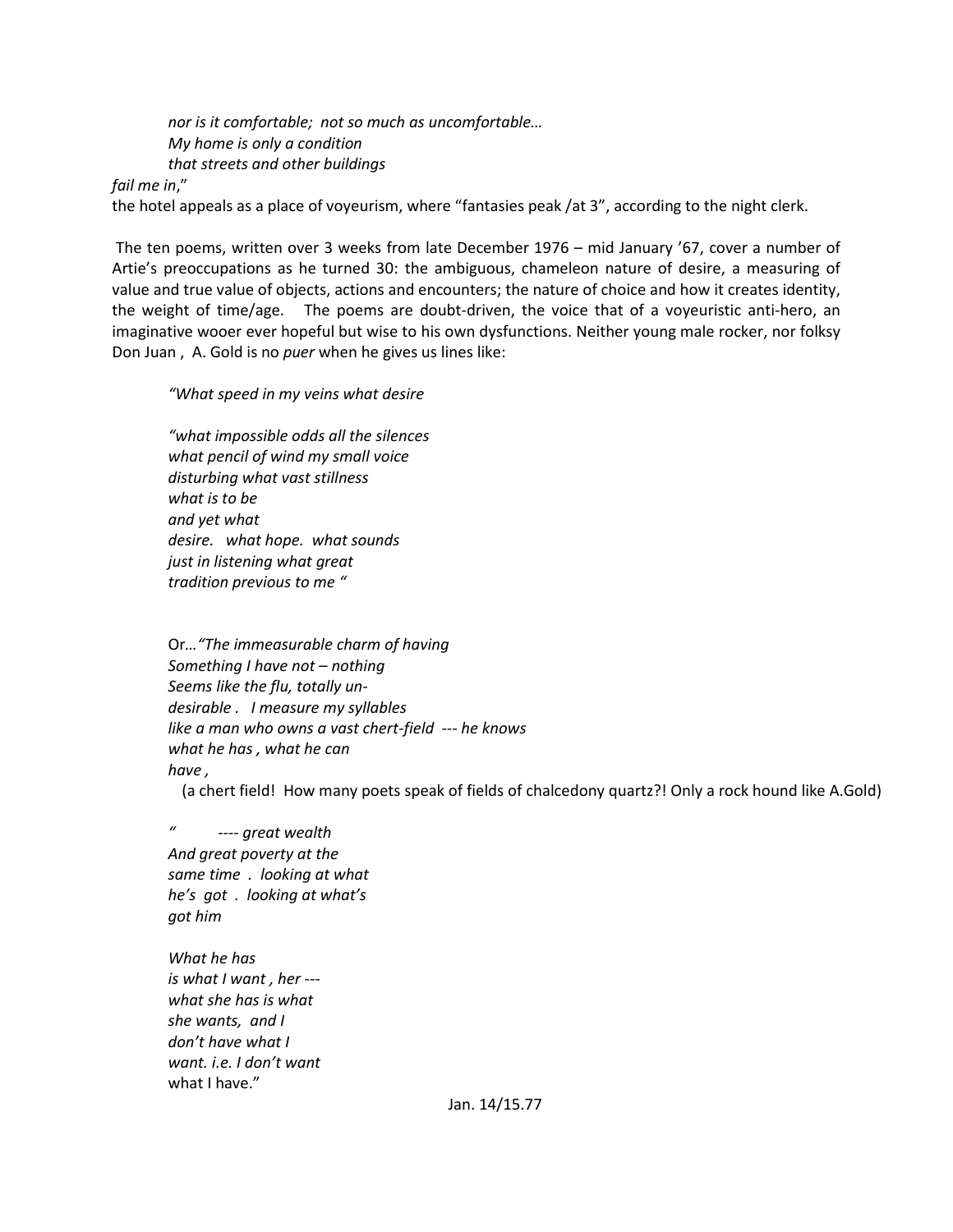The poet has no need to be clever. He simply makes a basic statement about human suffering. The Buddhist remedy is to want what you have and not want what you don't have. Artie isn't a Buddhist, but his mind can imagine that perspective on this malarial life of sensation, waxing hot & cold. In his hotel *bardo,* Artie is totally up front as he ruminates on lust without much confidence of outcome, Continuing a thread expressed brilliantly in *Before Romantic Words*: "*My brains tied to my belly by an unholy knot/I have always hidden them in a smile…entering the building that is woman…To search, to penetrate to rub up against the mystery/and then to not know what is expected of me !"* 

*"I wanted both equally; equally, It was neither I wanted, only any one of them. I wanted the girl doing her trousseau by lamplight high above the street in a hotel room in another part of town but You Kathy and You Anne happened to be there so I wanted you Kathy or You Anne . I am not sure………",* jan 15

The weighing continues as the poems work to unravel unpredictable female behaviors of interchangeable (maybe) objects of desire:

*"when the clocks begin to mambo gold's bad algebra crystallizes the system he uses to understand women.*

*Twice with a certain Susan was sadness Once with two Susans in Boston wasn't bad but neither would have been enough and both alone too much*

*and anyhow: 2 sadnesses can be a joy."* Jan 16/17

In *The Beautiful Chemical Waltz*, Artie's book of selected poems, published by The Muses' Company in 1992, the exploration of choice of sexual partners without individual identities is put this way: *"I thought of having all the Archipenkos/in the whole world/sort of as a replacement/ for a woman I need but can never find/as if one were anything like the other/one I need and would like to have/the other I need and cannot."*

In The Hotel Victoria poems, the impish expression of out-of-reach objects of desires, that doesn't take itself too seriously, yet has the weight of a mature voice, is refreshing, and endearing, to me as a woman. Gold "feels the hour" as the clock ticks in his  $30<sup>th</sup>$  year. He makes his choices. As he wrote in a January 1981 letter to me: **" I DID ONCE and do again want to feel my life is so because I value its (my) choices, the 2 being one and the same."**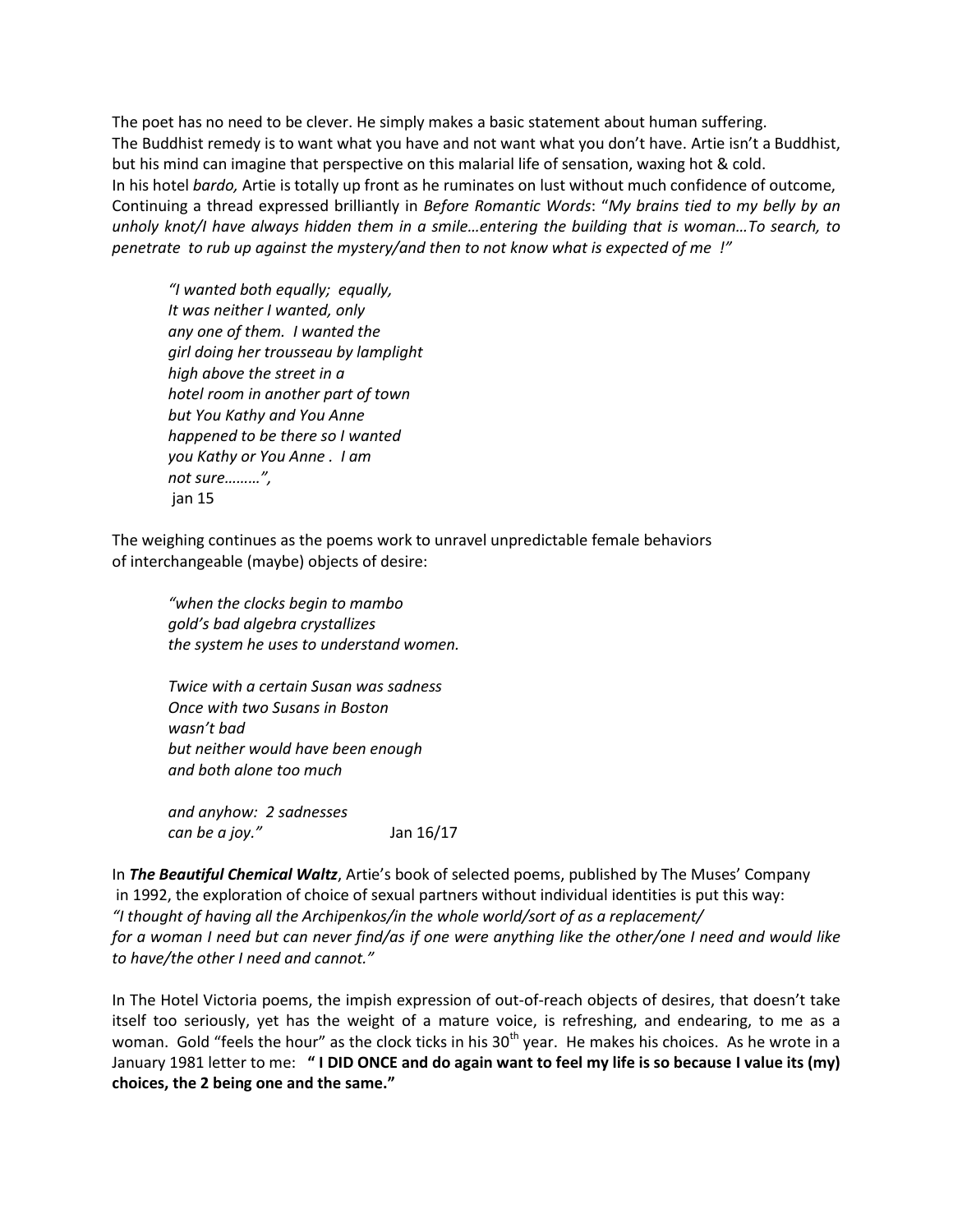Almost all the poems in *Hotel Victoria* seem effective or moving to me, but especially 'I fail the impulses of civilization", which describes an internal struggle between shadow aspects, a "bully" who is doubled, adding much effort (and asymmetry) to what should just be living one's life:

*"I fail the impulses of civilization it fails it is stickiness between the fingers of a novel's pages …. There is standing on my toes a bully who is two bullies they are one system the system of make it difficult for the bastard walk meeting the force of his weight their weights I shunt them forward with me that much resistance from my life and the naturalness in me carries*

*I shunt down the fall for some obscure purpose."*

What does the verb "shunt", a noun of connection, but also of diverting or bypass, mean in this context? It implies a change of course, a moving aside, evasion, switching. The goal is unclear, as nebulous as the temporary his stay at the hotel, home away from home.

The last poem in *Hotel Victoria, ice being water,* I read as a riddle about the mystery of identity. There really isn't one answer, unless it's a Buddhist view in which water is unbounded Original mind, formless, not fixed or frozen, mind before birth with its conditioning and afflictive emotions…or maybe the collective unconscious of dreams. A poem inquiring about the elemental nature of an iceberg is an interesting choice by Artie with which to end the Hotel Victoria series. It also makes an interesting finale to *The Collected Books*, water being the element associated with feelings and emotions.

Are the unfrozen waters related to the oceans to which Artie offers several psalms in *cityflowers*? ("*The sea lustrous as a snake's belly/th thousand scales delicately burning…hinged as seen overhead from airplanes…").* The ocean and its grasses, insects and birds is a major character in his death poem tributes to Frank O'Hara, run down by a speeding car on a Fire Island beach, and in the imagined conversation between Jack Spicer & O'Hara, both dead at age 40.

Images of the sea in *cityflowers* point to watery astrological Cancer, the polarity of Artie's earthy sun sign Capricorn; Cancer is the summer sign of maternal sea and harbormasters, familial comfort, the flipside or shadow of austere wintery Capricorn persona, with anxieties about income, fears of poverty, ambitions for wealth and accomplishment. Capricorn individuals, crusty and cantankerous on the outside, often have a touchy Cancerian side which craves protection and emotional security of home and family/tribe. There are hints that such support was in short supply in his family. Food is often a favorite substitute, and notorious stories of Artie's raids on refrigerators of friends abound.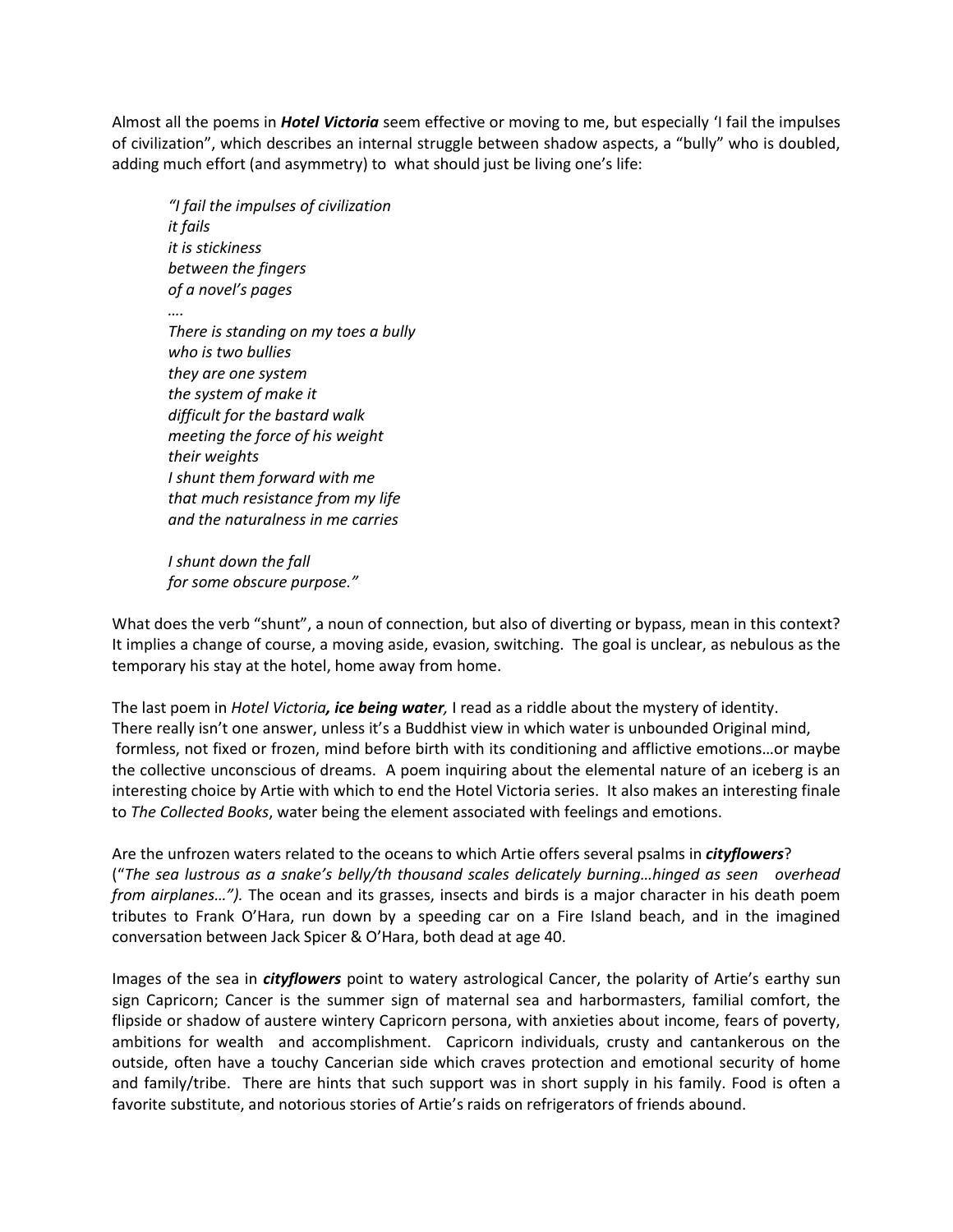#### **Feline Familiars: Some of the Cat Poems**

Many have written about and love Artie's cat poems and prose poems. The unfair kismet of his allergies to his familiars has been duly noted. Ambler & Herbie, the two cats I currently attend to, as well as Batman, since 2004 my familiar from the Other Side, informed me that I must make some reference at least to A. Gold's most important poems *of all.*

 "*The rain has stopped…along the concrete ditch an orange cat rushes/its coat dry*." Read the whole thing – a tone poem, a psalm. I love the poems of unexplained loss, "*th cat is so much deader/whose remains* /*are never found*." Furthermore, Artie understood how housecats feel about cold and wet weather. What it feels like being a doorman for felines; and about their terror at his erratic drug induced behavior:

*"I…never fail/To put the fear of back-bone screeching alley-cat/so deep-planted into every twitching muscle/& nerve of all three of my housecats" (city flowers)*

Artie shows that to know them is (mostly) to love them, with the poems he "coolly every few months knocks out about them ". "*The cat still sleeps in his box/I relax*". And finally, "*seems cats live till they die."* 

#### **The Jockey Poems**

These five concrete poems in the tradition of Guillaume Apollinaire's *Calligrammes* (1913-16), were hand-printed in 1977, in a fold-out edition of 200, by The Word bookstore in Montreal. Artie composed them in 2 days. They lightheartedly update the mythic Centaur theme of human mind melded with animal vitality. They time travel beyond the oval track of thoroughbred and silk-clad rider to inform us about form, creation and deconstruction, how art can use and sculpt space. Poet is both jockey and sensitive mount who embodies the most refined of the Centaurs, Chiron, maverick mentor/healer figure, not the party animal aspect of centaurs. Did Artie know who Chiron was? - quite possibly, through mythology and knowledge of classical art.

Isolating the poems from their visual and auditory context, here are some notes on the text/*paroles:*

Number 1 sets things up, with mock anxiety about criticism for being too prose-y. The jockey's form is clear. Number 2 ("*another day another poem*") expresses doubt about the series. Will the horse even respond to the jockey's commands, will it even enter/ leave the starting gate? ("*and why should I worry but I do"*….). The jockey frets about his ability to control this word creature. Number 3 continues the dilemma . Will the heels' contact with horseflesh hurt the mount's soft skin, a trifle discoloured beneath the hide? This reflection is enough to stop all motion: *"how/sad/ how/ going nowhere!".* Racehorse is now wooden hobby horse, O dear!

The last 2 poems veer far afield from the first three. Poet/jock whips words, makes them jump to conceptions of positive/negative space, word sculpting, brings in new air, using up remnants from other poems, time- leaping into antiquity of Pompei and terror times of Hiroshima, when no horse could save any jockey, no child could escape, only petrified body, with well preserved bread loaf..and thousand year old fly. The humor of it, the reality of no escape, no way out.

In #5 We are shown selected tools of the writer: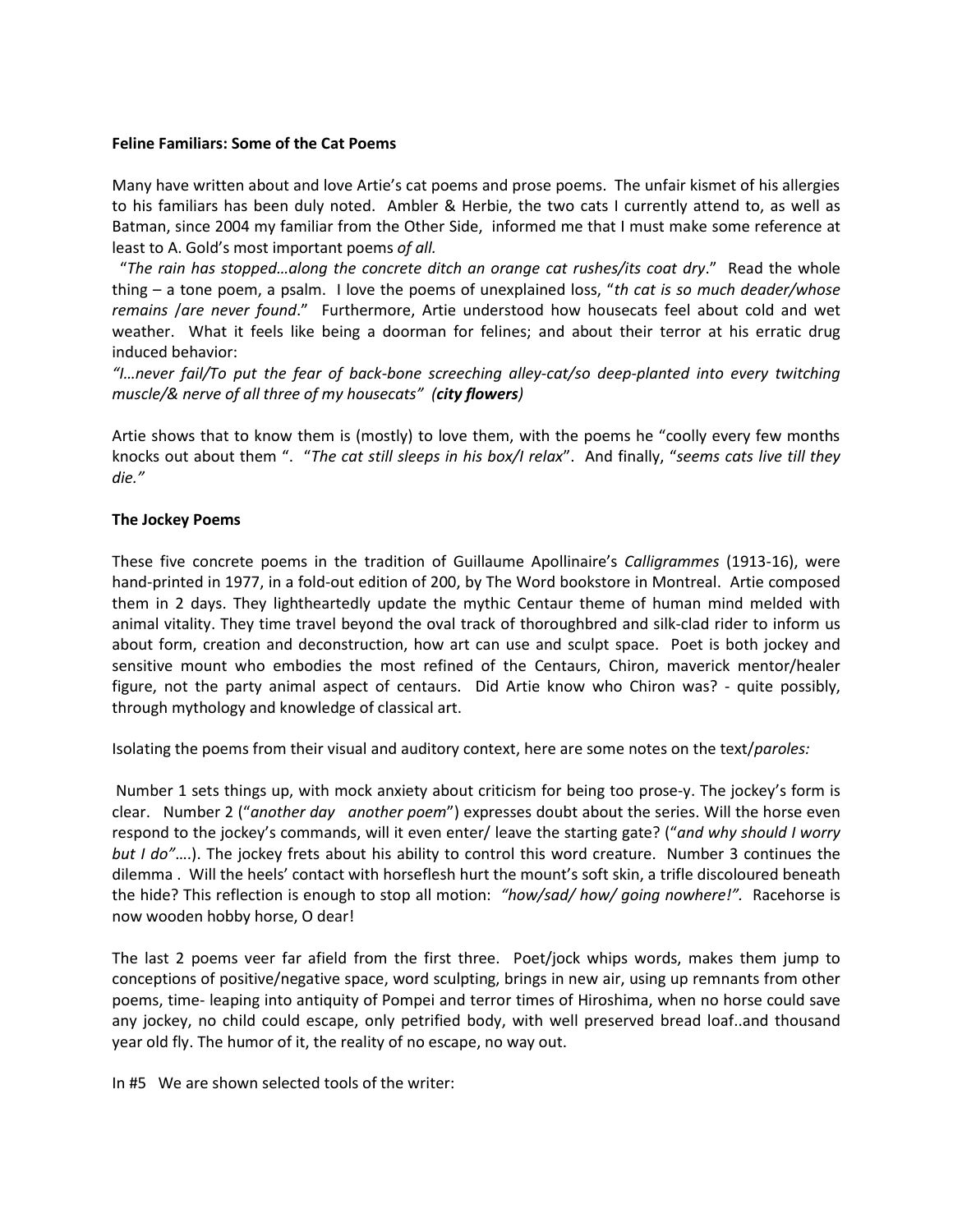*" the ; the the ---'s"*

followed by a line about maternal acceptance or rejection of the newborn. Was the work even worth the effort? What is revealed now that shape has been cut from the matrix? What does the wrecking ball free up? What comes from iconoclasm? Such are the complexities of creation…

The Jockey Poems can dazzle with cleverness of form (pre-word processor) and audacity of images. Associations leap, like a thoroughbred changing lead and weaving through a thundering pack at 40 mph, both horse and jockey in mortal danger in every race. We can go as deep into the Jockey Poems as we care to or laugh at how good Gold is with his digits, at the beck of his mind, as he rides his manual typewriter.

# **A.Gold, Man of Culture**

*" …………….. what sounds just in listening to what great tradition previous to me"*

In "Selected Gold", his preface to *The Beautiful Chemical Waltz*, George Bowering calls his former student "an erudite collector of history's hippest poets". With a refined ear for early music (Monteverdi, Scarlatti) as well as jazz and Charles Ives, Artie's culture was never that of a groupie, a blind follower of the latest fad. His love of musical & artistic culture was never snobbish but an intrinsic value in his everyday life. When he drops the name of a composer or painter (from any era of history, any medium) into a poem, the authority of personal experience and knowing is behind it. Whether collecting art, or baubles and knick knacks discarded in Montreal alleys, he did so not as an investment, but to satisfy personal tastes, appetites and interests. Anyone who corresponded with Artie was not surprised by his inclusion of factoids on geology, a movie *du jour* (in red ink: "hey---have you seen LOVE AT FIRST BITE? If you ain't:do! The last line alone makes it an everest higher than the next million movies"), or his commentaries on treasures from the Folger Shakespeare Library (where I once gave a reading) which include the first folio of Shakespeare, and a  $7<sup>th</sup>$  Century Islamic manuscript of a treatise on medicine.

One of his main mentors, Frank O'Hara, was a pianist, as well as Curator of Painting and Sculpture at the Museum of Modern Art in New York. The catalog entries he wrote, like his description of erotic bronzes by Ruben Nakian, whose show he curated, are gems of clarity, unlike the pretentious artspeak of many "ungenteel" critics so disliked by Artie.

In *Hotel Victoria*, there's a delightful poem which includes a taxi ride with a boorish cabbie:

*"I remember we passed the Royal Ontario Museum and I thought. The bastard is locked out of Art".* 

The driver, who thinks the world stupid, is iconic of all minds closed to creative imagination. I can *hear* Artie growling those words.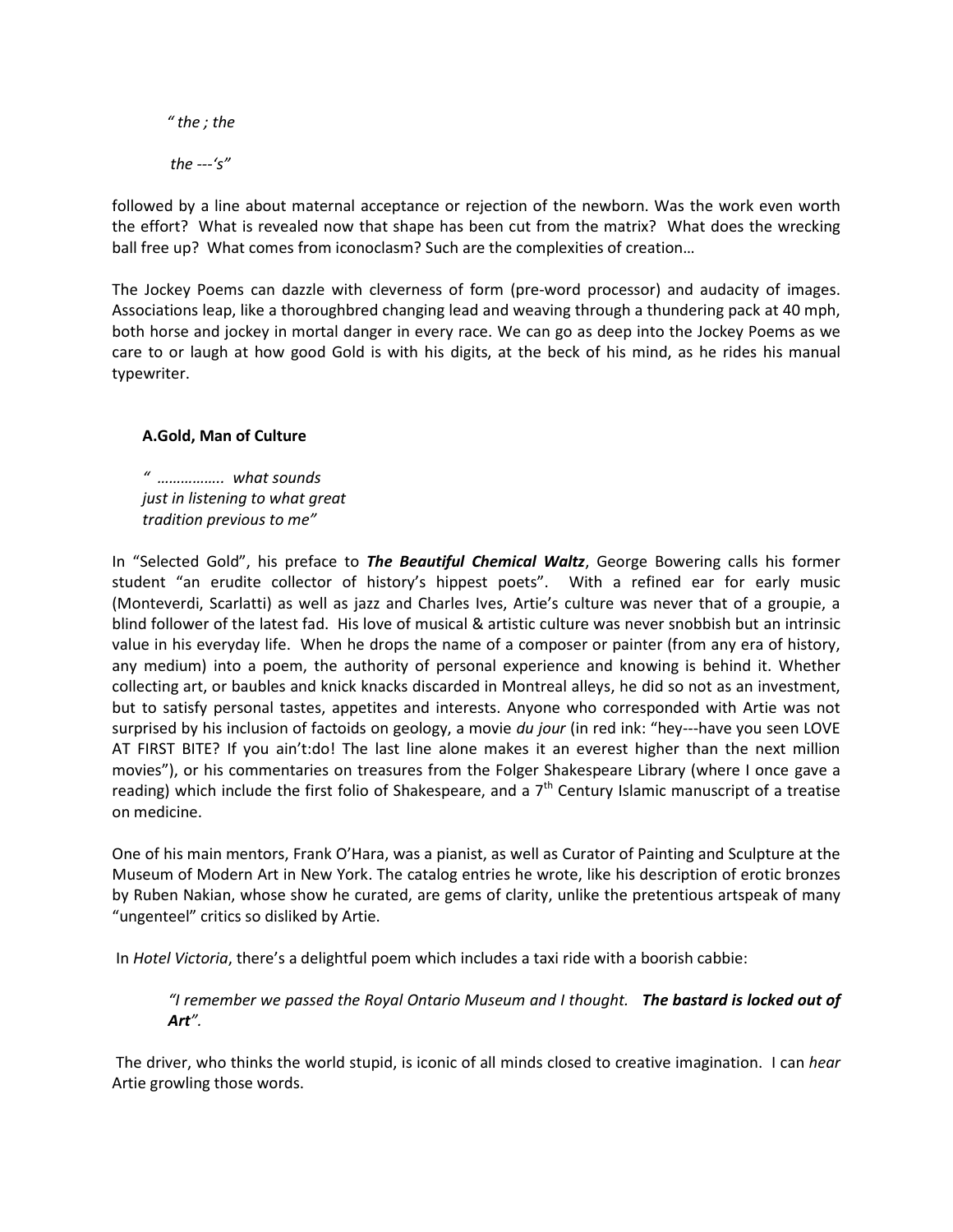#### **Artie Gold's Ear** "Poetry is a listening art." Blind Baby Grunt, a.k.a. A. Gold, 1979

The noticing of sounds of everyday life and their inclusion in poems is a pervasive thread found throughout *The Collected Books,* along with frequent references to composers, from Scarlatti to Honegger and Ives. Sounds of the neighborhood and the natural world bring comfort and periodic rhythm to the poet's life. Artie had a hypersensitive ear. His addictions to speed and other potions may have amplified his auditory sensibilities even more.

We find many examples of auditory perceptions as notes, tunes , almost like characters, in **Beautiful Chemical Waltz**, whose pages also continue the themes of value, desire and its dramas, self-scrutiny and doubt, and philosophical queries. **"A-12"** is a good example. Sound bites include ladders scraping in the haze, "forceful scarlatti", a meddlesome coronet, the mailman jamming envelopes into apartment slots. One can hear "*a bite about to be bitten into a sandwich*". Even "*neruda on my desk alive in poems* " suggests a voice (Neruda actually read in bars among people who could recite his poems by heart), just as "*light/flickering on a jukebox half-plugged in*" suggests tunes the reader can fill in.

In **city flowers**, the poet, probably high, vocalizes, makes a playful racket:

*" Only pretending to be lawnmower & garden snippers my jaw's stringy muscles warbled in birdswing beating membranes into air for the resonance of orange sound hum…"*

In *Beautiful Chemical Waltz*, Artie likens his pervasive thoughts of women to elevator music:

*"there All the women were In essence: The music in the elevator; I could not reach it to turn it off."*

`

**"Blue Thought"** melds art with ambient city sounds and natural ones:

*" Now listen to the Honegger of street noise ….. "…watching her cab disappear thinking of garbage trucks---why?!*

*Always it is there. Listening harder you can hear behind it but it is music."*

Another theme is introduced at the poem's end, the absence of sound:

*"You are afraid to clear your throat As if god were standing there*

….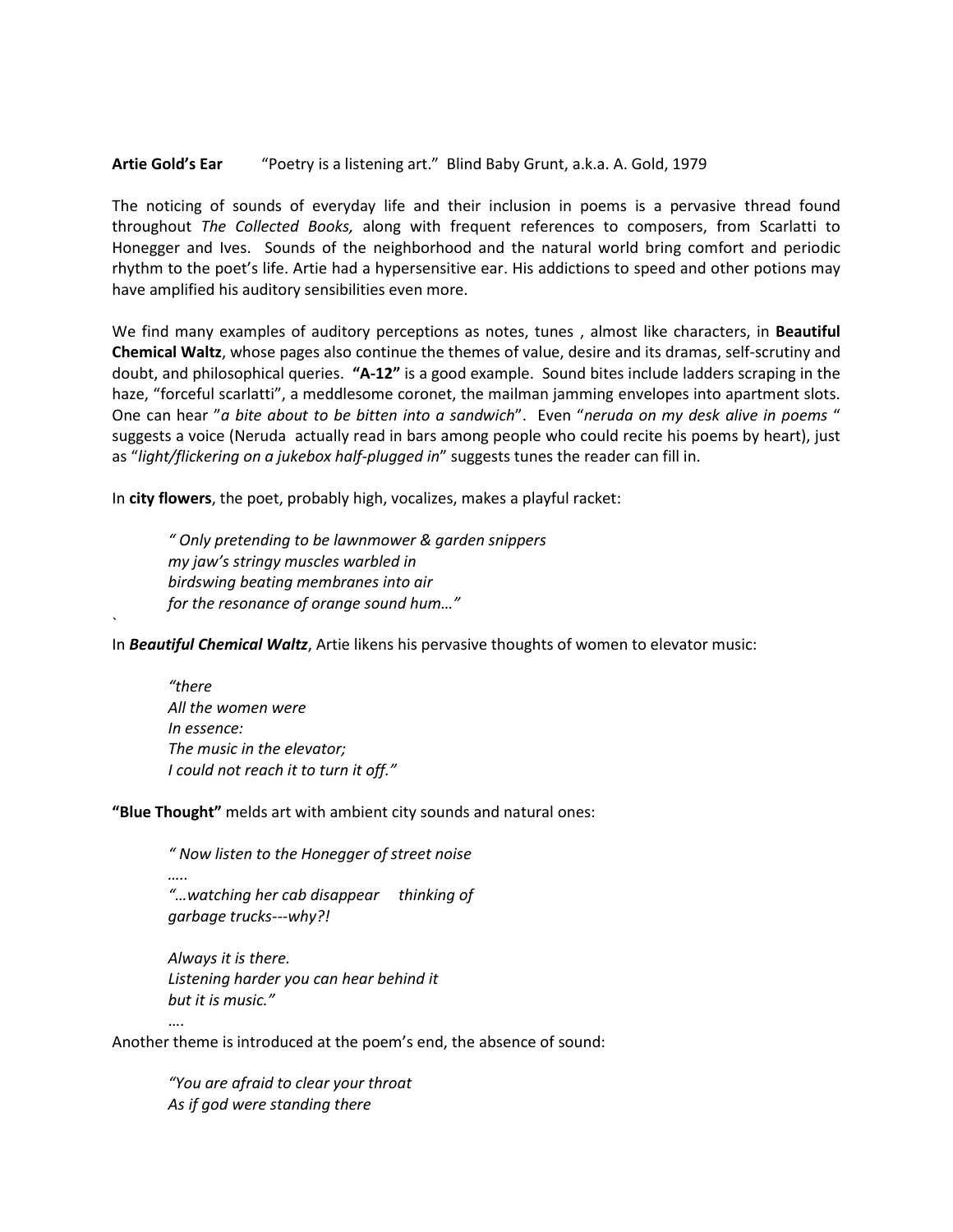*And you had no idea what he wanted -- perhaps total silence of you"*

Human silence is followed by natural music in percussive meter :

*"and rain starts across the sky like a mission… a large hand of it slapping the hills. "*

In a recent (9/2003) poem, not in *Collected Books* but xeroxed and shared at a 2004 Montreal gathering by Lucy King-Edwards of The Word bookstore (as reported in rob mclennan's blog), Artie addressed a different kind of silence, embedded in an uneasy image:

*"Sometimes Radio Childhood comes in off its impossible narrow band as if off a tooth filling irradiating my now …. Am I the bridge can these be an emcee in a wet dream no nothing but absolute silence.* …………"

#### **Solar, not Lunar**

*"Remember which way the sun comes up & east or west it rises anyway*

*but for the sun our friendship does not exist"*

Artie's first book, **city flowers**, from which the above excerpt is taken, was written in his early twenties. It holds keys to his identity as a persona and as serious writer/thinker. In a poem often cited and read, Artie names his guiding light, his Luminary of choice, and it is the Sun. Though all must live between sunbeams and moon rays, Artie was primarily a Solar being, his tokens the products of summer heat ("the orange tomatoes…fat falling-ripe/bending the vine"), his favored places sundrenched, like Moorish Spain: "Granada, Granada.: I could just say that name/over and over"

"Who said Jews could never look into the sun? I crave that heat that dazzling every hour for my white skin cannot live in caves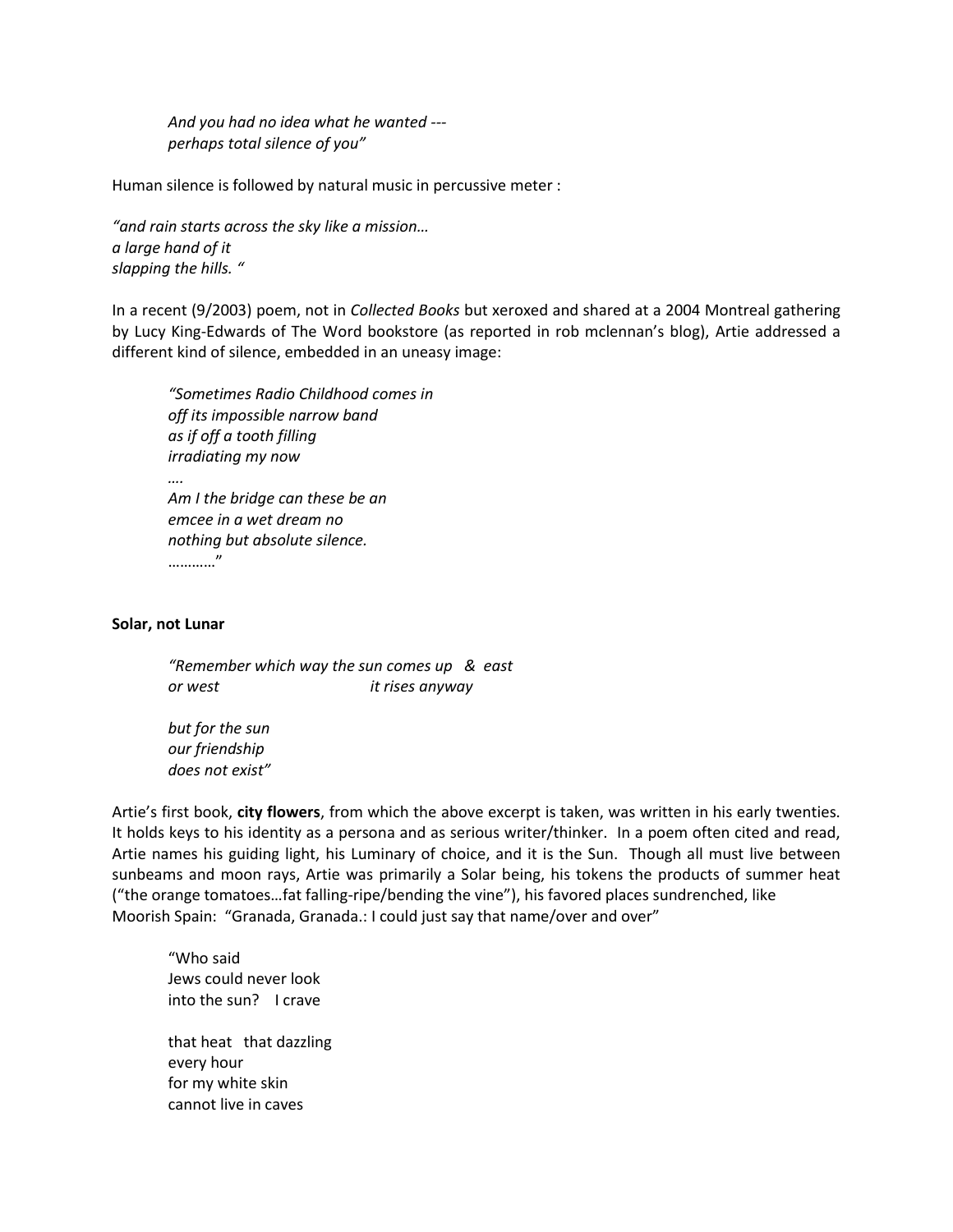….

"The moon's poetry does so little to me I do not find a subtlety in silver allegro. It is the golden notes we are denied."

Making reference (probably) to Milton's paired poems **L'Allegro** and **I Penseroso** (c 1631), Artie allies himself with the flaring sunbeams of mirth & Joy (L'Allegro), and rejects the caves of melancholy, somber home of pensive Saturnine thinkers, averse to day's gaudy glare. Still, the golden notes are denied. Saturn-ruled Capricorn, Artie cannot escape the silver moon, though too cold, white and pale for his liking, nor the mines where he labors to finds veins of gold & other valuable metals. Saturn, black-garbed, pensive melancholic, seeks alchemical gold and solar warmth, yet comes to a more realistic vision at the end of the poem, a metaphoric alloy of gold and silver, a painterly, Rothko-like image:

"Oh Jesus how hot the sun has gotten even in an hour! Perhaps what I really wanted was not the sun but some metaphor for yellow imbued on a white moon"

Still, Artie's compass is Solar, as in his "yellow angel pedals about the world", which opens:

*"Sun filters through my window velvet like bats' bellies the shadows it casts flutter about my room. I share the unrest*

*the sun is doomed with; the movement sunup sundown moving around: ground sky ground its only comfort the habit of its orbit. ….*

*Yet I delight in the sun….."*

In **R.W. 13,** one of a series of 28 love lyrics (R.W. for Romantic Words) found at the end of **The Beautiful Chemical Waltz**, the dawn sun accompanies the poet:

"the sun smiles a little kittenishly at first then lets whip loose on the tongues of the sunshine trees; ……

and I itch wandering out in the morning glare.

It's so white it seems nothing's out there yet -- but *I* am."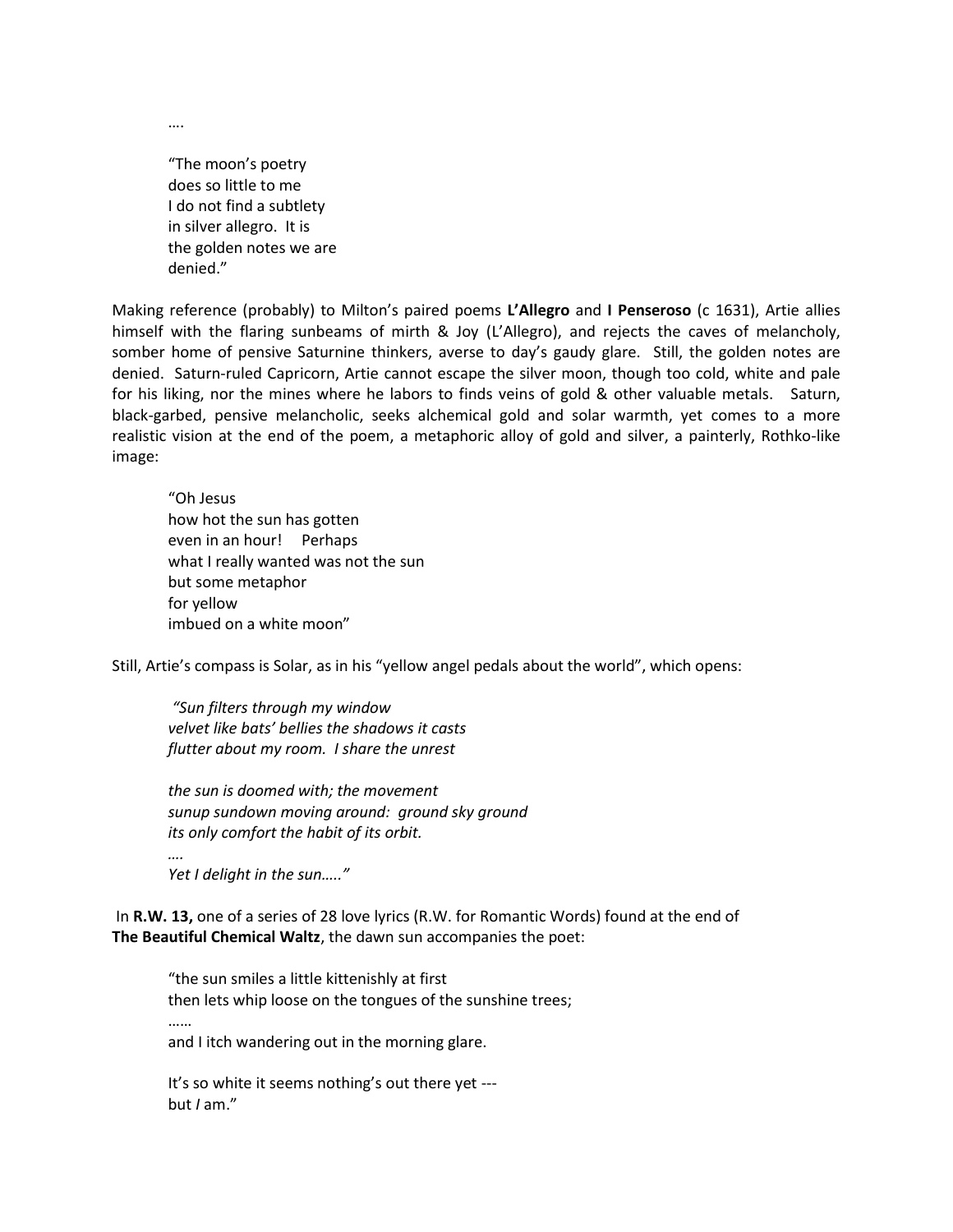The first lines are painterly and kinetic. As Garry Thomas Morse might say: "They are not simply long sentences in handy slices". The image of a figure (who could be anyone) in morning glare, brings to mind a light-drenched shoreline painting by J. William Turner, *Dawn After the Wreck* (used on the cover of *The Art of Drowning*, 1995, by American poet Billy Collins.)There the figure is a howling dog.

### **"The World's Imaginary Friend"**

In a typewritten letter to me, dated 1/1/81 and posted from Montreal, with a stamp of Canadian soprano Emma Albani, (nee Lajeunesse in Chambly, Quebec), with black/red ribbon, complete with typos, for which he begged pardon, and a few runaway lines --- "typewriter's doing sidestroke, don't think I'll make it to the Dardanelles quite tonight" --- he thanked me for Rock Flute, a dream poem dedicated to him: "I like to pace the rock flute acreage." I'd asked him "do the words let you see the thing precisely?" Yes, he'd replied, then went on to some mentoring: "I would like you to use that eventually (if you haven't yet) either as a title," (referring to Robert Creeley's 'Is that a *poem* or just something you made up?' )"or as the definition of purpose set out for and quality achieved in the set of poetic statements you rang yr poetry among." He continues: "I seldom have (if ever) put my pulse so near the heart of the body (of work) I seek to create to accompany the (my) lonely world." He continues:

*"More and more I see poetry as being its (the world's) "imaginary friend", and thus, like Jimmy Stewart's Harvey, a sort of a hero that lives beside the reader, always visible to the poet, but some times to the reader, a symbol of faith, but not a thing to be feared, something one walks with – like a god one loves and never gets as far as fearing (or not)."*

As more reviews of Artie's **Collected Books** appear, creating online and in-person conversations about his work, perhaps his vision of poetry's almost bodhisattvic (to my mind) role of ally, support, scribe and jester will be appreciated and made available to new generations, across borders of time and geography. The way I like best to read this volume is to just pick it up and start reading anywhere.

As Garry Robert Morse puts it so well in his review on TALON HOME (Meta-Talon articles):

"The poems in Gold's books are not easily partitioned off. They have an organic cohesion which renders them parts of a continuous whole."

Whether our lungs are clear or obstructed, this and other reviews are offerings which honor the clarity of Gold's vision, even when that clarity is applied to his own duality ("*with my own damned sword I fight…a defector against my own self.")* Under one arresting cover – what an honest gaze in Chris Knudsen's photograph of A. Gold -- like one of the encaustic Fayun portraits from Alexandria, made from life to later accompany the deceased , *The Collected Books c*an take wings and travel with the clouds Artie liked to address:

 *"what if the clouds by the time you have woken have flown, disarranged themselves, gone to Europe (…….) …now the clouds can't say: /c'mon Artie, wake her up. we are here only briefly or Artie the day is glorious, take your time, ponder*

 *this human condition you talk of. we are here at your beck….*